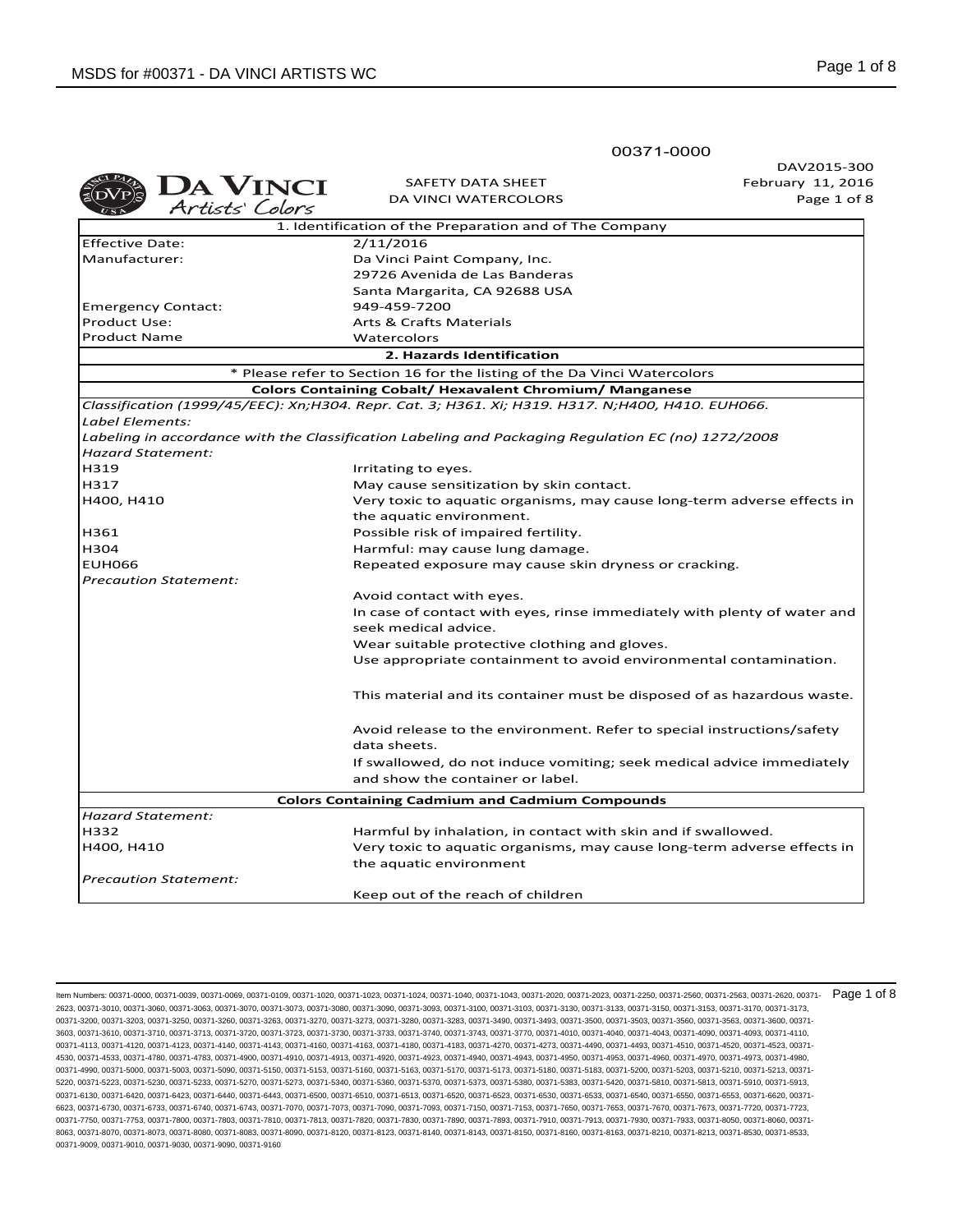|                                                                                            |                                                                                                                                                                                                                                                                                                                                     | DAV2015-300       |
|--------------------------------------------------------------------------------------------|-------------------------------------------------------------------------------------------------------------------------------------------------------------------------------------------------------------------------------------------------------------------------------------------------------------------------------------|-------------------|
|                                                                                            | SAFETY DATA SHEET                                                                                                                                                                                                                                                                                                                   | February 11, 2016 |
| DA VINCI<br>Artists' Colors                                                                | DA VINCI WATERCOLORS                                                                                                                                                                                                                                                                                                                | Page 2 of 8       |
|                                                                                            | This material and its container must be disposed of as hazardous waste.                                                                                                                                                                                                                                                             |                   |
|                                                                                            | Avoid release to the environment. Refer to special instructions/safety<br>data sheets.                                                                                                                                                                                                                                              |                   |
|                                                                                            | <b>Colors Containing Nickel</b>                                                                                                                                                                                                                                                                                                     |                   |
| H332                                                                                       | Harmful by inhalation, in contact with skin and if swallowed                                                                                                                                                                                                                                                                        |                   |
| <b>Precaution Statement:</b>                                                               |                                                                                                                                                                                                                                                                                                                                     |                   |
|                                                                                            | Keep out of the reach of children                                                                                                                                                                                                                                                                                                   |                   |
|                                                                                            | 3. Composition/ Information on Ingredients                                                                                                                                                                                                                                                                                          |                   |
|                                                                                            | These proprietary formulas are considered to be not hazardous unless they contain cobalt, cadmium,<br>hexalavent chromium, manganese or nickel. Please refer to other sections for detailed information.                                                                                                                            |                   |
| ingredients are regarded as trade secrets.                                                 | Ingredients are marked according to CLP Regulation (CLP-Regulation (EC) No 1272/2008) and according to DSD<br>(Dangerous Substances Directive (67/548/EEC)) and DPD (Dangerous Preparations Directive (1999/45/EC)) and<br>no workplace-related occupational exposure limits are specified for any of the listed ingredients. These |                   |
|                                                                                            | <b>4. First Aid Measures</b>                                                                                                                                                                                                                                                                                                        |                   |
|                                                                                            | <b>All Colors</b>                                                                                                                                                                                                                                                                                                                   |                   |
| Eye Contact:                                                                               | Flush area with water, lifting the upper and lower lids until no evidence<br>of product remains. Get medical attention. Do not wear contact lenses<br>while handling.                                                                                                                                                               |                   |
| Inhalation:                                                                                | Supply fresh air. If required, provide artificial respiration. Consult with a<br>doctor, physician or qualified health professional if symptoms persist. In<br>case of unconsciousness place patient securely in side position for<br>transportation (if needed).                                                                   |                   |
| <b>Skin Contact:</b>                                                                       | Remove any contaminated clothing. Wash affected area immediately<br>with water and soap and rinse thoroughly.                                                                                                                                                                                                                       |                   |
| Ingestion:                                                                                 | Rinse mouth with water. Call for a doctor, physician or qualified health<br>professional immediately. Show this safety data sheet.                                                                                                                                                                                                  |                   |
|                                                                                            | 5. Firefighting Measures                                                                                                                                                                                                                                                                                                            |                   |
|                                                                                            | <b>All Colors</b>                                                                                                                                                                                                                                                                                                                   |                   |
| <u>Advice for firefighters</u><br>and water sources. Dike for water contamination control. | Use respiratory protective equipment. Avoid water in straight hose stream; force may scatter and spread fire.<br>Cool containers exposed to flames with water until well after the fire is out. Keep run-off water out of sewers                                                                                                    |                   |
|                                                                                            | <b>Colors Containing Cobalt/ Hexavalent Chromium/ Manganese</b>                                                                                                                                                                                                                                                                     |                   |
| Extinguishing media                                                                        |                                                                                                                                                                                                                                                                                                                                     |                   |
|                                                                                            | Use: Water spray, fog or mist; foam; carbon dioxide ( $CO2$ ); dry chemicals, sand, dolomite etc.                                                                                                                                                                                                                                   |                   |
| Special hazards arising from the substance or mixture                                      |                                                                                                                                                                                                                                                                                                                                     |                   |
|                                                                                            | Solvent vapors may form explosive mixtures with air. Fire causes formation of toxic gases.                                                                                                                                                                                                                                          |                   |
|                                                                                            | <b>Colors Containing Cadmium</b>                                                                                                                                                                                                                                                                                                    |                   |
| <b>Extinguishing media</b>                                                                 |                                                                                                                                                                                                                                                                                                                                     |                   |
|                                                                                            | These products are not flammable, use media compatible with the surroundings.                                                                                                                                                                                                                                                       |                   |
| Special hazards arising from the substance or mixture                                      |                                                                                                                                                                                                                                                                                                                                     |                   |

ltem Numbers: 00371-0000, 00371-0039, 00371-0069, 00371-0109, 00371-1020, 00371-1023, 00371-1024, 00371-1040, 00371-2020, 00371-2020, 00371-2023, 00371-2250, 00371-2560, 00371-2563, 00371-25620, 00371-2680, 00371-2680, 003 2623, 00371-3010, 00371-3060, 00371-3063, 00371-3070, 00371-3073, 00371-3080, 00371-3090, 00371-3093, 00371-3100, 00371-3103, 00371-3130, 00371-3133, 00371-3150, 00371-3153, 00371-3170, 00371-3173, 00371-3200, 00371-3203, 00371-3250, 00371-3260, 00371-3263, 00371-3270, 00371-3273, 00371-3280, 00371-3283, 00371-3490, 00371-3493, 00371-3500, 00371-3503, 00371-3560, 00371-3563, 00371-3600, 00371- 3603, 00371-3610, 00371-3710, 00371-3713, 00371-3720, 00371-3723, 00371-3730, 00371-3733, 00371-3740, 00371-3743, 00371-3770, 00371-4010, 00371-4040, 00371-4043, 00371-4090, 00371-4093, 00371-4110, 00371-4113, 00371-4120, 00371-4123, 00371-4140, 00371-4143, 00371-4160, 00371-4163, 00371-4183, 00371-4183, 00371-4270, 00371-4273, 00371-4430, 00371-4493, 00371-4510, 00371-4520, 00371-4523, 00371-4520, 00371-4523, 00371-4 4530, 00371-4533, 00371-4780, 00371-4783, 00371-4900, 00371-4910, 00371-4913, 00371-4920, 00371-4923, 00371-4940, 00371-4943, 00371-4950, 00371-4953, 00371-4960, 00371-4970, 00371-4973, 00371-4980, 00371-4990, 00371-5000, 00371-5003, 00371-5090, 00371-5150, 00371-5153, 00371-5160, 00371-5163, 00371-5170, 00371-5173, 00371-5180, 00371-5183, 00371-5200, 00371-5203, 00371-5210, 00371-5213, 00371- 5220, 00371-5223, 00371-5230, 00371-5233, 00371-5270, 00371-5273, 00371-5340, 00371-5360, 00371-5370, 00371-5373, 00371-5380, 00371-5383, 00371-5420, 00371-5810, 00371-5813, 00371-5910, 00371-5913, 00371-6130, 00371-6420, 00371-6423, 00371-6440, 00371-6443, 00371-6500, 00371-6510, 00371-6530, 00371-6520, 00371-6530, 00371-6533, 00371-6540, 00371-6550, 00371-6550, 00371-6580, 00371-6539, 00371-6540, 00371-6540, 00371-6 6623, 00371-6730, 00371-6733, 00371-6740, 00371-6743, 00371-7070, 00371-7073, 00371-7090, 00371-7093, 00371-7150, 00371-7153, 00371-7650, 00371-7653, 00371-670, 00371-7673, 00371-7720, 00371-763, 00371-7873, 00371-7720, 003 00371-7750, 00371-7753, 00371-7800, 00371-7803, 00371-7810, 00371-7813, 00371-7820, 00371-7830, 00371-7890, 00371-7893, 00371-7910, 00371-7913, 00371-7930, 00371-7933, 00371-8050, 00371-8060, 00371- 8063, 00371-8070, 00371-8073, 00371-8080, 00371-8083, 00371-8090, 00371-8120, 00371-8123, 00371-8140, 00371-8143, 00371-8150, 00371-8160, 00371-8163, 00371-8210, 00371-8213, 00371-8530, 00371-8533, 00371-9009, 00371-9010, 00371-9030, 00371-9090, 00371-9160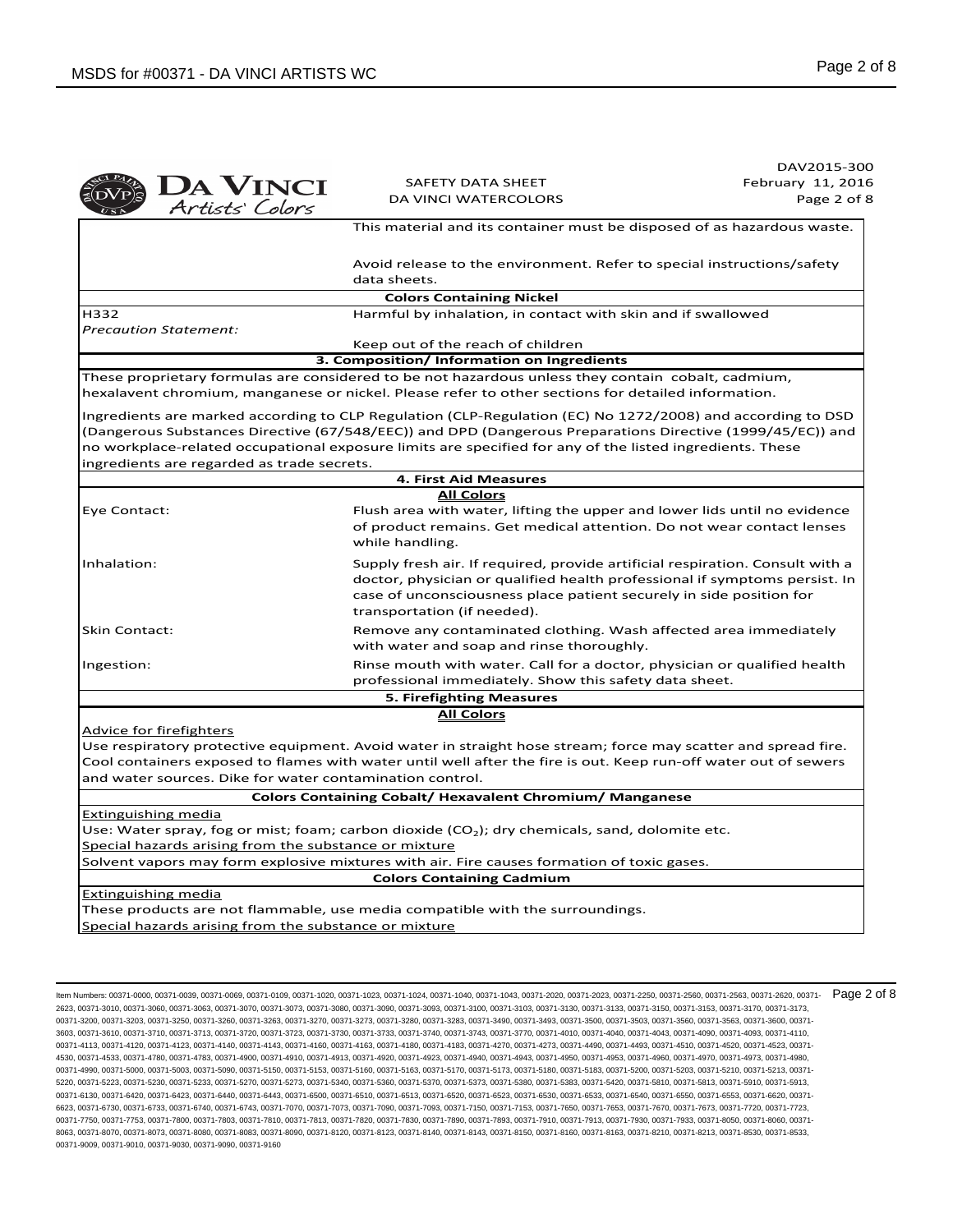|                                                       |                                                                                                                                                                                                                                                                                                                        | DAV2015-300       |
|-------------------------------------------------------|------------------------------------------------------------------------------------------------------------------------------------------------------------------------------------------------------------------------------------------------------------------------------------------------------------------------|-------------------|
|                                                       | <b>SAFETY DATA SHEET</b>                                                                                                                                                                                                                                                                                               | February 11, 2016 |
| DA VINCI<br>Artists' Colors                           | <b>DA VINCI WATERCOLORS</b>                                                                                                                                                                                                                                                                                            | Page 3 of 8       |
|                                                       | If involved in a fire, these products may decompose to produce hazardous fumes (cadmium oxide, selenium                                                                                                                                                                                                                |                   |
| dioxide) and gases (sulphur dioxide).                 |                                                                                                                                                                                                                                                                                                                        |                   |
|                                                       | <b>6. Accidental Release Measures</b>                                                                                                                                                                                                                                                                                  |                   |
|                                                       | <b>Non-Hazardous Colors</b>                                                                                                                                                                                                                                                                                            |                   |
|                                                       | Personal precautions, protective equipment and emergency procedures                                                                                                                                                                                                                                                    |                   |
|                                                       | Avoid formation of dust. Wear suitable respiratory protective equipment. See section 8 for further details.                                                                                                                                                                                                            |                   |
| <b>Environmental precautions</b>                      |                                                                                                                                                                                                                                                                                                                        |                   |
| inform responsible authorities.                       | Do not allow to enter sewers/ surface or ground water. In case of spillage to water course or public sewers                                                                                                                                                                                                            |                   |
|                                                       | <b>Colors Containing Cobalt</b>                                                                                                                                                                                                                                                                                        |                   |
| Methods and materials for containment and clearing up |                                                                                                                                                                                                                                                                                                                        |                   |
| sand or earth and place into containers.              | Extinguish all ignition sources. Avoid sparks, flames, heat and smoking. Ventilate. Absorb in vermiculite, dry                                                                                                                                                                                                         |                   |
| See section 8 for further advice.                     |                                                                                                                                                                                                                                                                                                                        |                   |
|                                                       | <b>Colors Containing Cadmium</b>                                                                                                                                                                                                                                                                                       |                   |
| Methods and materials for containment and clearing up |                                                                                                                                                                                                                                                                                                                        |                   |
| high-efficiency collection filters.                   | reduce dust production- do not use excessive water. Shovel up spilled material, transfer to plastic containers<br>and seal. Material may also be collected using vacuum cleaning - provided that the equipment is fitted with<br>Pick up mechanically. Dispose contaminated material as waste according to Section 13. |                   |
|                                                       | 7. Handling and Storage                                                                                                                                                                                                                                                                                                |                   |
|                                                       | <b>All Colors</b>                                                                                                                                                                                                                                                                                                      |                   |
| Safe Handling:                                        | General hygiene measures for the handling of chemicals are applicable.<br>Eating, drinking, smoking, as well as food storage, is prohibited in the<br>work room. Avoid unnecessary contact.                                                                                                                            |                   |
| Storage:                                              | Store in dry place, away from excessive heat, in original or similar                                                                                                                                                                                                                                                   |                   |
|                                                       | container.                                                                                                                                                                                                                                                                                                             |                   |
|                                                       | 8. Exposure Controls/ Personal Protection                                                                                                                                                                                                                                                                              |                   |
|                                                       | <b>All Colors</b>                                                                                                                                                                                                                                                                                                      |                   |
| <b>Personal Protective Equipment</b>                  |                                                                                                                                                                                                                                                                                                                        |                   |
| Eyes and Face                                         | Wear protective eye-goggles to avoid contact with eyes.                                                                                                                                                                                                                                                                |                   |
| Respiratory                                           | Whenever inhalation of dust and aerosols cannot be controlled with<br>ventilation or other engineering means, workers should wear respirators<br>approved by NIOSH/MSHA, EU CEN or a comparable certification<br>organization.                                                                                         |                   |
| Protective clothing                                   | No special clothing is required.                                                                                                                                                                                                                                                                                       |                   |
|                                                       | Do not spray apply. Do not eat, drink, smoke when using. If swallowed , get medical attention.                                                                                                                                                                                                                         |                   |
|                                                       | 9. Physical and Chemical Properties                                                                                                                                                                                                                                                                                    |                   |
| Appearance:                                           | White or colored watercolor paints                                                                                                                                                                                                                                                                                     |                   |
| pH:                                                   | $6.0 - 7.0$                                                                                                                                                                                                                                                                                                            |                   |
|                                                       |                                                                                                                                                                                                                                                                                                                        |                   |
| <b>Boiling Point:</b>                                 | >100°C/212F                                                                                                                                                                                                                                                                                                            |                   |

ltem Numbers: 00371-0000, 00371-0039, 00371-0069, 00371-0109, 00371-1020, 00371-1023, 00371-1024, 00371-1040, 00371-2020, 00371-2020, 00371-2023, 00371-2250, 00371-2560, 00371-2563, 00371-25620, 00371-2680, 00371-2680, 003 2623, 00371-3010, 00371-3060, 00371-3063, 00371-3070, 00371-3073, 00371-3080, 00371-3090, 00371-3093, 00371-3100, 00371-3103, 00371-3130, 00371-3133, 00371-3150, 00371-3153, 00371-3170, 00371-3173, 00371-3200, 00371-3203, 00371-3250, 00371-3260, 00371-3263, 00371-3270, 00371-3273, 00371-3280, 00371-3283, 00371-3490, 00371-3493, 00371-3500, 00371-3503, 00371-3560, 00371-3563, 00371-3600, 00371- 3603, 00371-3610, 00371-3710, 00371-3713, 00371-3720, 00371-3723, 00371-3730, 00371-3733, 00371-3740, 00371-3743, 00371-3770, 00371-4010, 00371-4040, 00371-4043, 00371-4090, 00371-4093, 00371-4110, 00371-4113, 00371-4120, 00371-4123, 00371-4140, 00371-4143, 00371-4160, 00371-4163, 00371-4183, 00371-4183, 00371-4270, 00371-4273, 00371-4430, 00371-4493, 00371-4510, 00371-4520, 00371-4523, 00371-4520, 00371-4523, 00371-4 4530, 00371-4533, 00371-4780, 00371-4783, 00371-4900, 00371-4910, 00371-4913, 00371-4920, 00371-4923, 00371-4940, 00371-4943, 00371-4950, 00371-4953, 00371-4960, 00371-4970, 00371-4973, 00371-4980, 00371-4990, 00371-5000, 00371-5003, 00371-5090, 00371-5150, 00371-5153, 00371-5160, 00371-5163, 00371-5170, 00371-5173, 00371-5180, 00371-5183, 00371-5200, 00371-5203, 00371-5210, 00371-5213, 00371- 5220, 00371-5223, 00371-5230, 00371-5233, 00371-5270, 00371-5273, 00371-5340, 00371-5360, 00371-5370, 00371-5373, 00371-5380, 00371-5383, 00371-5420, 00371-5810, 00371-5813, 00371-5910, 00371-5913, 00371-6130, 00371-6420, 00371-6423, 00371-6440, 00371-6443, 00371-6500, 00371-6510, 00371-6530, 00371-6520, 00371-6530, 00371-6533, 00371-6540, 00371-6550, 00371-6550, 00371-6580, 00371-6539, 00371-6540, 00371-6540, 00371-6 6623, 00371-6730, 00371-6733, 00371-6740, 00371-6743, 00371-7070, 00371-7073, 00371-7090, 00371-7093, 00371-7150, 00371-7153, 00371-7650, 00371-7653, 00371-670, 00371-7673, 00371-7720, 00371-763, 00371-7873, 00371-7720, 003 00371-7750, 00371-7753, 00371-7800, 00371-7803, 00371-7810, 00371-7813, 00371-7820, 00371-7830, 00371-7890, 00371-7893, 00371-7910, 00371-7913, 00371-7930, 00371-7933, 00371-8050, 00371-8060, 00371- 8063, 00371-8070, 00371-8073, 00371-8080, 00371-8083, 00371-8090, 00371-8120, 00371-8123, 00371-8140, 00371-8143, 00371-8150, 00371-8160, 00371-8163, 00371-8210, 00371-8213, 00371-8530, 00371-8533, 00371-9009, 00371-9010, 00371-9030, 00371-9090, 00371-9160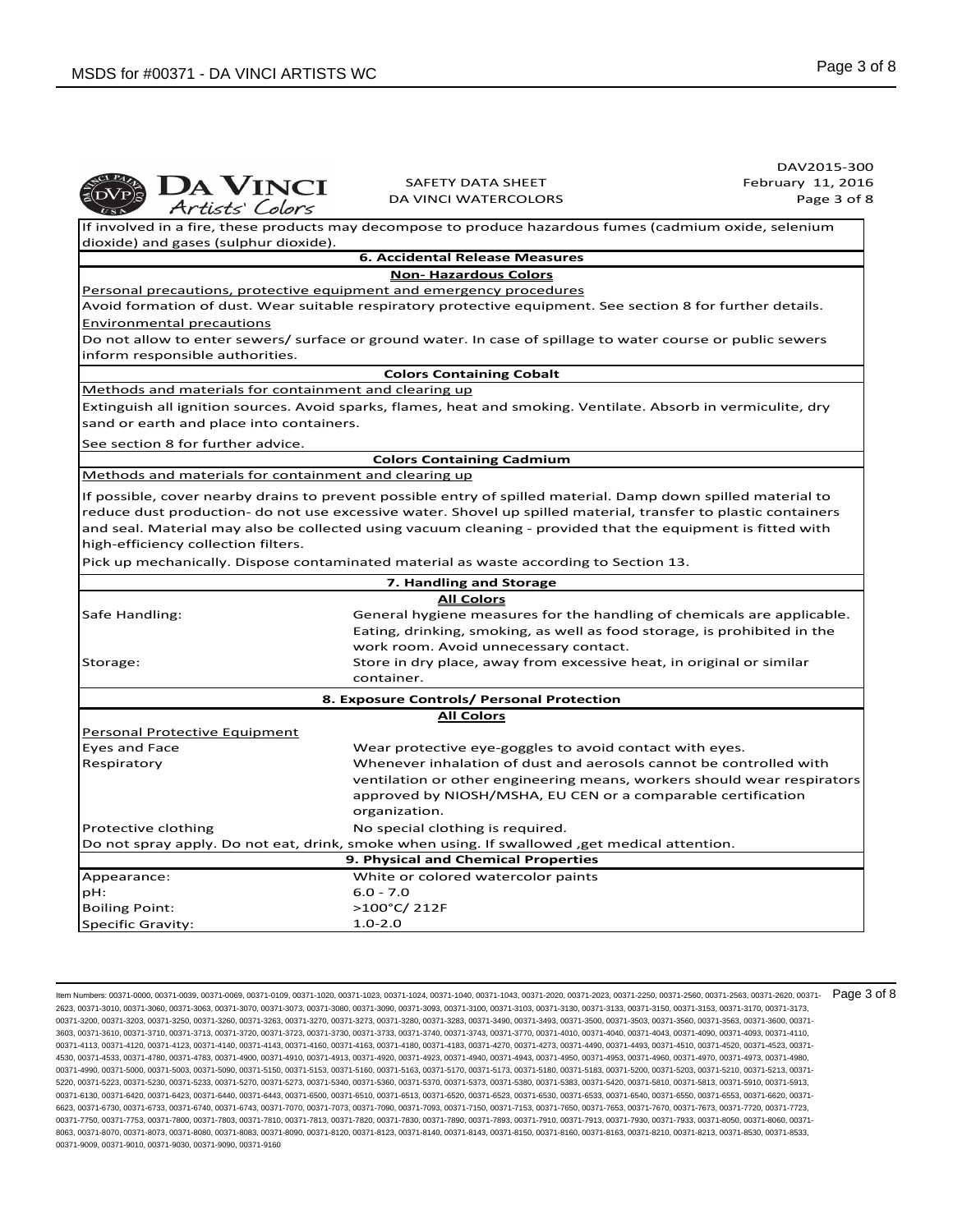|                                               |                                                                                                               | DAV2015-300       |
|-----------------------------------------------|---------------------------------------------------------------------------------------------------------------|-------------------|
| <b>DA VINCI</b>                               | SAFETY DATA SHEET                                                                                             | February 11, 2016 |
| Artists' Colors                               | <b>DA VINCI WATERCOLORS</b>                                                                                   | Page 4 of 8       |
| Vapor Density:                                | Heavier than air                                                                                              |                   |
| Solubility in Water:                          | Soluble                                                                                                       |                   |
|                                               | 10. Stability and Reactivity                                                                                  |                   |
|                                               | <b>Non-Hazardous Colors</b>                                                                                   |                   |
| Chemical Stability:                           | Stable under normal conditions.                                                                               |                   |
| Thermal decomposition:                        | No thermal decomposition when stored and handled correctly.                                                   |                   |
| <b>Hazardous Decomposition Products</b>       | None known.                                                                                                   |                   |
| Reactivity:                                   | Reaction with strong oxidizing agents and incompatible materials.<br>11. Toxicological Information            |                   |
|                                               | <b>Colors Containing Hazardous Compounds</b>                                                                  |                   |
| Information on toxicological effects          |                                                                                                               |                   |
| Ingestion                                     | Nausea, vomiting and abdominal pain.                                                                          |                   |
| Eye Contact                                   | May cause irritation.                                                                                         |                   |
|                                               | 12. Ecological Information                                                                                    |                   |
|                                               | Avoid transfer into the environment. Do not allow undiluted product or large quantities of it to reach ground |                   |
|                                               | water, water course or sewage system. The colors containing hazardous pigments are toxic to the aquatic       |                   |
| environment.                                  |                                                                                                               |                   |
|                                               | 13. Disposal Considerations                                                                                   |                   |
|                                               | <b>All Colors</b>                                                                                             |                   |
|                                               | Disposal must be made according to official regulations. Must not be disposed of together with household      |                   |
| garbage. Do not allow to reach sewage system. | 14. Transport Information                                                                                     |                   |
|                                               | The following transportation categories do not apply to this mixture sold as a consumer use product (non-     |                   |
|                                               | bulk). Transportation information for specific colors containing hazardous ingredients is available upon      |                   |
| <b>DOT Non-Bulk</b>                           |                                                                                                               |                   |
| <b>Shipping Name</b>                          | Not known                                                                                                     |                   |
| <b>Technical Shipping Name</b>                | Not known                                                                                                     |                   |
| <b>Hazard Class</b>                           | Not known                                                                                                     |                   |
| UN Number                                     | Not known                                                                                                     |                   |
| <b>Packing Group</b><br><b>IMDG</b>           | Not known                                                                                                     |                   |
| <b>Shipping Name</b>                          | Not known                                                                                                     |                   |
| <b>Technical Shipping Name</b>                | Not known                                                                                                     |                   |
| <b>Hazard Class</b>                           | Not known                                                                                                     |                   |
| UN Number                                     | Not known                                                                                                     |                   |
| Packing Group                                 | Not known                                                                                                     |                   |
| <b>EmS Number</b>                             | Not known                                                                                                     |                   |
| <b>Marine Pollutant</b>                       | Not known                                                                                                     |                   |
| <b>ICAO/IATA</b>                              |                                                                                                               |                   |
| <b>Shipping Name</b>                          | Not known                                                                                                     |                   |
| <b>Technical Shipping Name</b>                | Not known                                                                                                     |                   |

ltem Numbers: 00371-0000, 00371-0039, 00371-0069, 00371-0109, 00371-1020, 00371-1023, 00371-1024, 00371-1040, 00371-2020, 00371-2020, 00371-2023, 00371-2250, 00371-2560, 00371-2563, 00371-25620, 00371-2680, 00371-2680, 003 2623, 00371-3010, 00371-3060, 00371-3063, 00371-3070, 00371-3073, 00371-3080, 00371-3090, 00371-3093, 00371-3100, 00371-3103, 00371-3130, 00371-3133, 00371-3150, 00371-3153, 00371-3170, 00371-3173, 00371-3200, 00371-3203, 00371-3250, 00371-3260, 00371-3263, 00371-3270, 00371-3273, 00371-3280, 00371-3283, 00371-3490, 00371-3493, 00371-3500, 00371-3503, 00371-3560, 00371-3563, 00371-3600, 00371- 3603, 00371-3610, 00371-3710, 00371-3713, 00371-3720, 00371-3723, 00371-3730, 00371-3733, 00371-3740, 00371-3743, 00371-3770, 00371-4010, 00371-4040, 00371-4043, 00371-4090, 00371-4093, 00371-4110, 00371-4113, 00371-4120, 00371-4123, 00371-4140, 00371-4143, 00371-4160, 00371-4163, 00371-4183, 00371-4183, 00371-4270, 00371-4273, 00371-4430, 00371-4493, 00371-4510, 00371-4520, 00371-4523, 00371-4520, 00371-4523, 00371-4 4530, 00371-4533, 00371-4780, 00371-4783, 00371-4900, 00371-4910, 00371-4913, 00371-4920, 00371-4923, 00371-4940, 00371-4943, 00371-4950, 00371-4953, 00371-4960, 00371-4970, 00371-4973, 00371-4980, 00371-4990, 00371-5000, 00371-5003, 00371-5090, 00371-5150, 00371-5153, 00371-5160, 00371-5163, 00371-5170, 00371-5173, 00371-5180, 00371-5183, 00371-5200, 00371-5203, 00371-5210, 00371-5213, 00371- 5220, 00371-5223, 00371-5230, 00371-5233, 00371-5270, 00371-5273, 00371-5340, 00371-5360, 00371-5370, 00371-5373, 00371-5380, 00371-5383, 00371-5420, 00371-5810, 00371-5813, 00371-5910, 00371-5913, 00371-6130, 00371-6420, 00371-6423, 00371-6440, 00371-6443, 00371-6500, 00371-6510, 00371-6530, 00371-6520, 00371-6530, 00371-6533, 00371-6540, 00371-6550, 00371-6550, 00371-6580, 00371-6539, 00371-6540, 00371-6540, 00371-6 6623, 00371-6730, 00371-6733, 00371-6740, 00371-6743, 00371-7070, 00371-7073, 00371-7090, 00371-7093, 00371-7150, 00371-7153, 00371-7650, 00371-7653, 00371-670, 00371-7673, 00371-7720, 00371-763, 00371-7873, 00371-7720, 003 00371-7750, 00371-7753, 00371-7800, 00371-7803, 00371-7810, 00371-7813, 00371-7820, 00371-7830, 00371-7890, 00371-7893, 00371-7910, 00371-7913, 00371-7930, 00371-7933, 00371-8050, 00371-8060, 00371- 8063, 00371-8070, 00371-8073, 00371-8080, 00371-8083, 00371-8090, 00371-8120, 00371-8123, 00371-8140, 00371-8143, 00371-8150, 00371-8160, 00371-8163, 00371-8210, 00371-8213, 00371-8530, 00371-8533, 00371-9009, 00371-9010, 00371-9030, 00371-9090, 00371-9160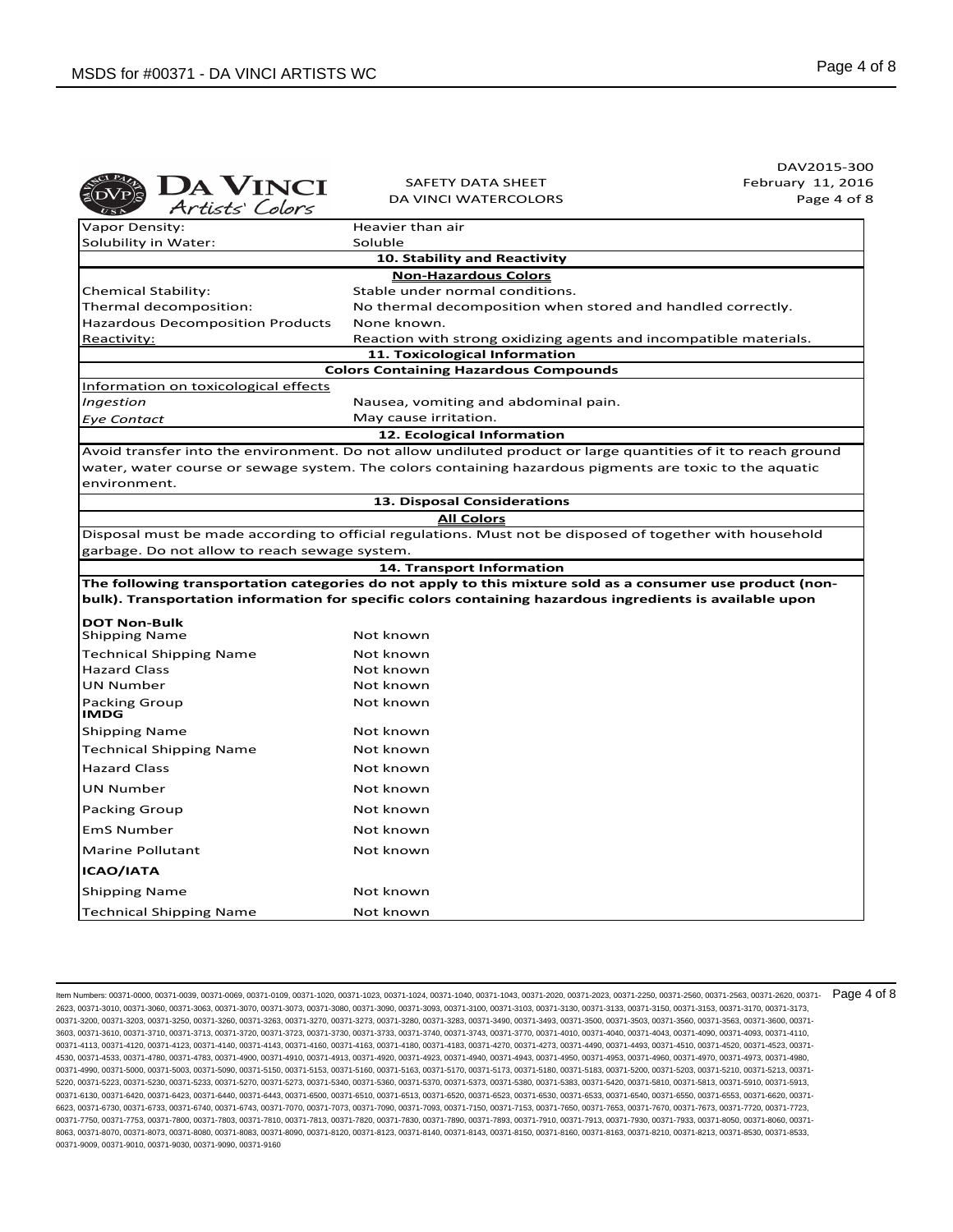|                                                                                             |                                                                                                                                                                                                                                               | DAV2015-300       |
|---------------------------------------------------------------------------------------------|-----------------------------------------------------------------------------------------------------------------------------------------------------------------------------------------------------------------------------------------------|-------------------|
|                                                                                             | SAFETY DATA SHEET                                                                                                                                                                                                                             | February 11, 2016 |
| DA VINCI<br>Artists Colors                                                                  | <b>DA VINCI WATERCOLORS</b>                                                                                                                                                                                                                   | Page 5 of 8       |
| <b>Hazard Class</b>                                                                         | Not known                                                                                                                                                                                                                                     |                   |
| <b>UN Number</b>                                                                            | Not known                                                                                                                                                                                                                                     |                   |
| Packing Group                                                                               | Not known                                                                                                                                                                                                                                     |                   |
| Marine Pollutant<br>regulations and rules relating to the transportation of the materials.  | Not known<br>This information is not intended to convey all specific regulatory or operational requirements/information<br>relating to this product. It is the responsibility of the transporting organization to follow all applicable laws, |                   |
|                                                                                             | 15. Regulatory Information                                                                                                                                                                                                                    |                   |
|                                                                                             | Safety, health and environmental regulations/legislation specific for the substance or mixture.                                                                                                                                               |                   |
| SARA                                                                                        | Not applicable                                                                                                                                                                                                                                |                   |
| Section 355 (extremely hazardous<br>substances)                                             | Not applicable                                                                                                                                                                                                                                |                   |
| Section 313 (Specific toxic chemical                                                        | Not applicable                                                                                                                                                                                                                                |                   |
| TSCA (Toxic Substance Control Act)                                                          | All ingredients are listed.                                                                                                                                                                                                                   |                   |
| The Safe Drinking Water and Toxic<br>Enforcement Act of 1986 - California<br>Proposition 65 | Warning! This product contains a chemical known to the State of<br>Califonia to cause cancer, birth defects or other reproductive harm.                                                                                                       |                   |
| Chemicals triggering the Proposition<br>65 warning                                          | Cadmium, Cobalt, Hexavalent Chromium, Nickel.                                                                                                                                                                                                 |                   |
| <b>Carcinogenicity categories</b>                                                           |                                                                                                                                                                                                                                               |                   |
| EPA (Environmental Protection<br>Agency)                                                    | Not applicable to this mixture.                                                                                                                                                                                                               |                   |
| TLV (Threshold Limit Value<br>established by ACGIH)                                         | Not applicable to this mixture.                                                                                                                                                                                                               |                   |
| MAK (German Maximum Workplace                                                               | Not applicable to this mixture.                                                                                                                                                                                                               |                   |
| NOISH-Ca (National Institute for<br>Occupational Safety & Health)                           | Not applicable to this mixture.                                                                                                                                                                                                               |                   |
| OSHA-Ca (Occupational Safety &<br>Health Administration)                                    | Not applicable to this mixture.                                                                                                                                                                                                               |                   |
|                                                                                             | Nickel to be classified and marked in accordance with directives on hazardous materials. (Marked as Harmful)                                                                                                                                  |                   |
|                                                                                             | 16. Other Information                                                                                                                                                                                                                         |                   |
| Reason for Issue:                                                                           | <b>New Product</b>                                                                                                                                                                                                                            |                   |
| Prepared by:                                                                                | Rudolph J. Jaeger, Ph.D., DABT, ERT (UK)                                                                                                                                                                                                      |                   |
|                                                                                             | <b>Chief Toxicologist and President</b>                                                                                                                                                                                                       |                   |
|                                                                                             | ENVIRONMENTAL MEDICINE, INC.                                                                                                                                                                                                                  |                   |
|                                                                                             | <b>263 CENTER AVENUE</b>                                                                                                                                                                                                                      |                   |
|                                                                                             | WESTWOOD, NJ 07675                                                                                                                                                                                                                            |                   |
|                                                                                             | jaegerr@envmed.com                                                                                                                                                                                                                            |                   |
|                                                                                             | 201-666-7929 x13                                                                                                                                                                                                                              |                   |

ltem Numbers: 00371-0000, 00371-0039, 00371-0069, 00371-0109, 00371-1020, 00371-1023, 00371-1024, 00371-1040, 00371-2020, 00371-2020, 00371-2023, 00371-2250, 00371-2560, 00371-2563, 00371-25620, 00371-2680, 00371-2680, 003 2623, 00371-3010, 00371-3060, 00371-3063, 00371-3070, 00371-3073, 00371-3080, 00371-3090, 00371-3093, 00371-3100, 00371-3103, 00371-3130, 00371-3133, 00371-3150, 00371-3153, 00371-3170, 00371-3173, 00371-3200, 00371-3203, 00371-3250, 00371-3260, 00371-3263, 00371-3270, 00371-3273, 00371-3280, 00371-3283, 00371-3490, 00371-3493, 00371-3500, 00371-3503, 00371-3560, 00371-3563, 00371-3600, 00371- 3603, 00371-3610, 00371-3710, 00371-3713, 00371-3720, 00371-3723, 00371-3730, 00371-3733, 00371-3740, 00371-3743, 00371-3770, 00371-4010, 00371-4040, 00371-4043, 00371-4090, 00371-4093, 00371-4110, 00371-4113, 00371-4120, 00371-4123, 00371-4140, 00371-4143, 00371-4160, 00371-4163, 00371-4183, 00371-4183, 00371-4270, 00371-4273, 00371-4430, 00371-4493, 00371-4510, 00371-4520, 00371-4523, 00371-4520, 00371-4523, 00371-4 4530, 00371-4533, 00371-4780, 00371-4783, 00371-4900, 00371-4910, 00371-4913, 00371-4920, 00371-4923, 00371-4940, 00371-4943, 00371-4950, 00371-4953, 00371-4960, 00371-4970, 00371-4973, 00371-4980, 00371-4990, 00371-5000, 00371-5003, 00371-5090, 00371-5150, 00371-5153, 00371-5160, 00371-5163, 00371-5170, 00371-5173, 00371-5180, 00371-5183, 00371-5200, 00371-5203, 00371-5210, 00371-5213, 00371- 5220, 00371-5223, 00371-5230, 00371-5233, 00371-5270, 00371-5273, 00371-5340, 00371-5360, 00371-5370, 00371-5373, 00371-5380, 00371-5383, 00371-5420, 00371-5810, 00371-5813, 00371-5910, 00371-5913, 00371-6130, 00371-6420, 00371-6423, 00371-6440, 00371-6443, 00371-6500, 00371-6510, 00371-6520, 00371-6520, 00371-6530, 00371-6533, 00371-6540, 00371-6540, 00371-6550, 00371-6520, 00371-6520, 00371-6520, 00371-6520, 00371-6 6623, 00371-6730, 00371-6733, 00371-6740, 00371-6743, 00371-7070, 00371-7073, 00371-7090, 00371-7093, 00371-7150, 00371-7153, 00371-7650, 00371-7653, 00371-670, 00371-7673, 00371-7720, 00371-763, 00371-7873, 00371-7720, 003 00371-7750, 00371-7753, 00371-7800, 00371-7803, 00371-7810, 00371-7813, 00371-7820, 00371-7830, 00371-7890, 00371-7893, 00371-7910, 00371-7913, 00371-7930, 00371-7933, 00371-8050, 00371-8060, 00371- 8063, 00371-8070, 00371-8073, 00371-8080, 00371-8083, 00371-8090, 00371-8120, 00371-8123, 00371-8140, 00371-8143, 00371-8150, 00371-8160, 00371-8163, 00371-8210, 00371-8213, 00371-8530, 00371-8533, 00371-9009, 00371-9010, 00371-9030, 00371-9090, 00371-9160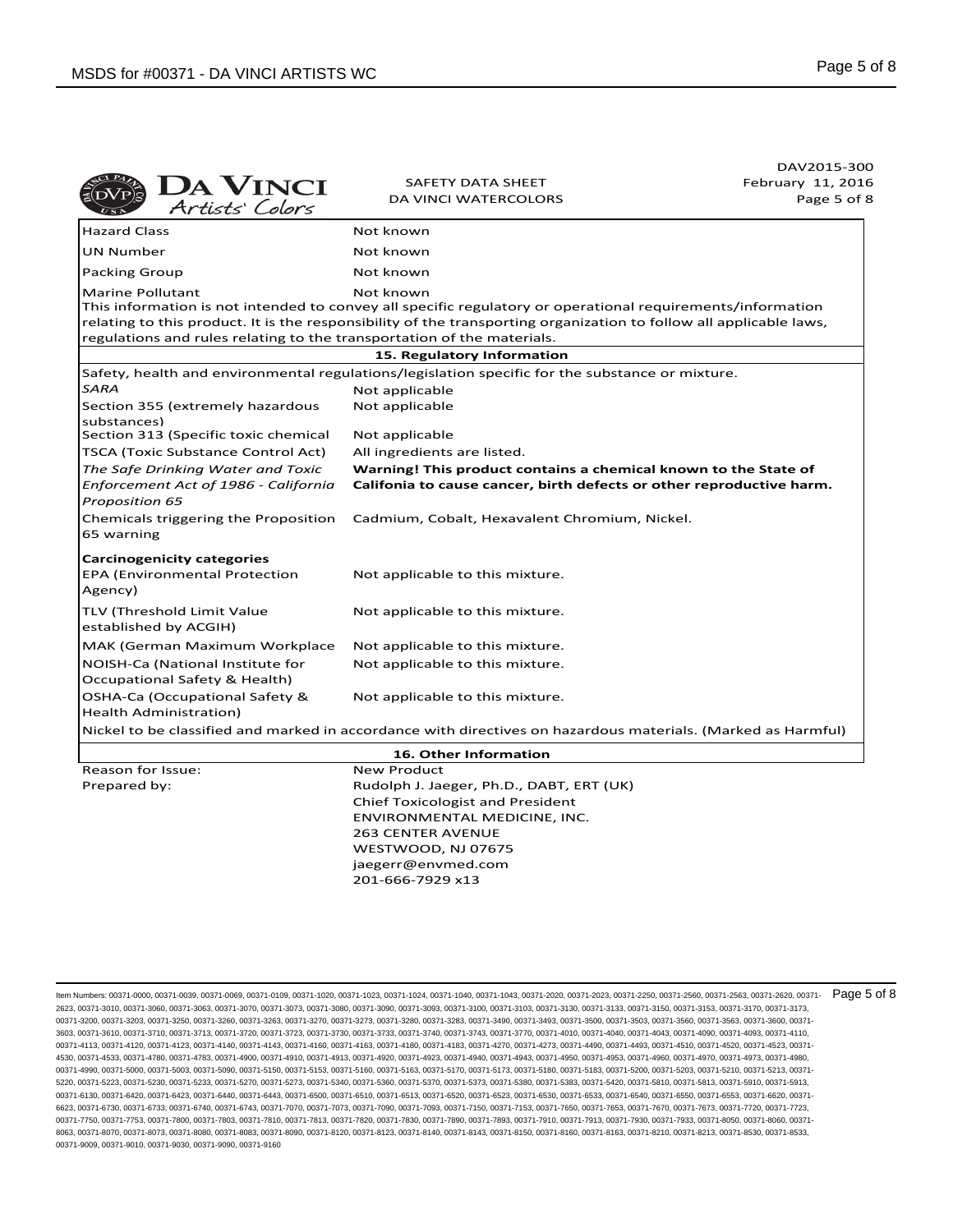

SAFETY DATA SHEET DA VINCI WATERCOLORS

DAV2015-300 February 11, 2016 Page 6 of 8

The information contained in this Safety Data Sheet was compiled using the latest and most reliable information available to DA VINCI PAINT COMPANY, Inc. The information is provided without any warranty, express or implied, regarding its correctness or accuracy nor will DA VINCI PAINT COMPANY, Inc. assume any liability for any loss or damage arising out of the use of this information including without limitation direct or indirect losses or expenses. To the extent permitted by law, no warranty express or implied regarding the product described herein shall be created by or inferred from any statement or omission for this SDS. It is solely the responsibility of the user to determine safe conditions for use of this product and to assume liability for any loss, damage or expense whatsoever arising out of the product's improper use.

| Da Vinci Artists' Waterolors SKU | Da Vinci Artists' Waterolors Paint Name |
|----------------------------------|-----------------------------------------|
| <b>Number</b>                    |                                         |
| 202                              | Alizarin Crimson (Quinacridone)         |
| $202 - 1$                        | <b>Alizarin Gold</b>                    |
| $203-1$                          | <b>Arylide Yellow Deep</b>              |
| 203                              | <b>Arylide Yellow FGL</b>               |
| 201 (Cobalt)                     | Aureolin (Mixture)                      |
| 204                              | Benzimida Orange                        |
| $204-1$                          | Benzimida Orange Deep                   |
| $204 - 2$                        | <b>Bright Red</b>                       |
| 207                              | Brown Madder (Quinacridone)             |
| 205                              | <b>Burnt Sienna</b>                     |
| $205-1$                          | <b>Burnt Sienna Deep</b>                |
| 206                              | <b>Burnt Umber</b>                      |
| 208 (Cadmium)                    | Cadmium Orange                          |
| 210 (Cadmium)                    | Cadmium Red Deep                        |
| 212 (Cadmium)                    | Cadmium Red Light                       |
| 211 (Cadmium)                    | Cadmium Red Medium                      |
| 213 (Cadmium)                    | Cadmium Scarlet                         |
| 215 (Cadmium)                    | Cadmium Yellow Deep                     |
| 218 (Cadmium)                    | Cadmium Yellow Lemon                    |
| 217 (Cadmium)                    | Cadmium Yellow Light                    |
| 216 (Cadmium)                    | Cadmium Yellow Medium                   |
| 225                              | Carmine (Quinacridone)                  |
| 230                              | Cerulean Blue (Hue)                     |
| 229 (Cobalt)                     | Cerulean Blue Genuine                   |
| 231 (Cadmium)                    | Chinese White                           |
| 232 (Hexavalent Chromium)        | Chromium Oxide Green                    |
| 234 (Cobalt)                     | <b>Cobalt Blue</b>                      |
| 234-1 (Cobalt)                   | Cobalt Blue Deep                        |
| 235                              | Cobalt Green (Hue)                      |
| 238 (Cobalt)                     | <b>Cobalt Turquoise</b>                 |
| 238-0                            | Cobalt Turquoise Deep                   |
| 236 (Cobalt)                     | <b>Cobalt Violet</b>                    |

ltem Numbers: 00371-0000, 00371-0039, 00371-0069, 00371-0109, 00371-1020, 00371-1023, 00371-1024, 00371-1040, 00371-2020, 00371-2020, 00371-2023, 00371-2250, 00371-2560, 00371-2563, 00371-25620, 00371-2680, 00371-2680, 003 2623, 00371-3010, 00371-3060, 00371-3063, 00371-3070, 00371-3073, 00371-3080, 00371-3090, 00371-3093, 00371-3100, 00371-3103, 00371-3130, 00371-3133, 00371-3150, 00371-3153, 00371-3170, 00371-3173, 00371-3200, 00371-3203, 00371-3250, 00371-3260, 00371-3263, 00371-3270, 00371-3273, 00371-3280, 00371-3283, 00371-3490, 00371-3493, 00371-3500, 00371-3503, 00371-3560, 00371-3563, 00371-3600, 00371- 3603, 00371-3610, 00371-3710, 00371-3713, 00371-3720, 00371-3723, 00371-3730, 00371-3733, 00371-3740, 00371-3743, 00371-3770, 00371-4010, 00371-4040, 00371-4043, 00371-4090, 00371-4093, 00371-4110, 00371-4113, 00371-4120, 00371-4123, 00371-4140, 00371-4143, 00371-4160, 00371-4163, 00371-4183, 00371-4218, 00371-4270, 00371-4273, 00371-4430, 00371-4493, 00371-4510, 00371-4520, 00371-4523, 00371-4520, 00371-4523, 00371-4 4530, 00371-4533, 00371-4780, 00371-4783, 00371-4900, 00371-4910, 00371-4913, 00371-4920, 00371-4923, 00371-4940, 00371-4943, 00371-4950, 00371-4953, 00371-4960, 00371-4970, 00371-4973, 00371-4980, 00371-4990, 00371-5000, 00371-5003, 00371-5090, 00371-5150, 00371-5153, 00371-5163, 00371-5170, 00371-5173, 00371-5183, 00371-5183, 00371-5200, 00371-5203, 00371-5213, 00371-5213, 00371-5120, 00371-5210, 00371-5213, 00371-5 5220, 00371-5223, 00371-5230, 00371-5233, 00371-5270, 00371-5273, 00371-5340, 00371-5360, 00371-5370, 00371-5373, 00371-5380, 00371-5383, 00371-5420, 00371-5810, 00371-5813, 00371-5910, 00371-5913, 00371-6130, 00371-6420, 00371-6423, 00371-6440, 00371-6443, 00371-6500, 00371-6510, 00371-6520, 00371-6520, 00371-6530, 00371-6533, 00371-6540, 00371-6540, 00371-6550, 00371-6520, 00371-6520, 00371-6520, 00371-6520, 00371-6 6623, 00371-6730, 00371-6733, 00371-6740, 00371-6743, 00371-7070, 00371-7073, 00371-7090, 00371-7093, 00371-7150, 00371-7153, 00371-7550, 00371-7650, 00371-7670, 00371-7673, 00371-7620, 00371-763, 00371-7620, 00371-7720, 00 00371-7750, 00371-7753, 00371-7800, 00371-7803, 00371-7810, 00371-7813, 00371-7820, 00371-7830, 00371-7890, 00371-7893, 00371-7910, 00371-7913, 00371-7930, 00371-7933, 00371-8050, 00371-8060, 00371- 8063, 00371-8070, 00371-8073, 00371-8080, 00371-8083, 00371-8090, 00371-8120, 00371-8123, 00371-8140, 00371-8143, 00371-8150, 00371-8160, 00371-8163, 00371-8210, 00371-8213, 00371-8530, 00371-8533, 00371-9009, 00371-9010, 00371-9030, 00371-9090, 00371-9160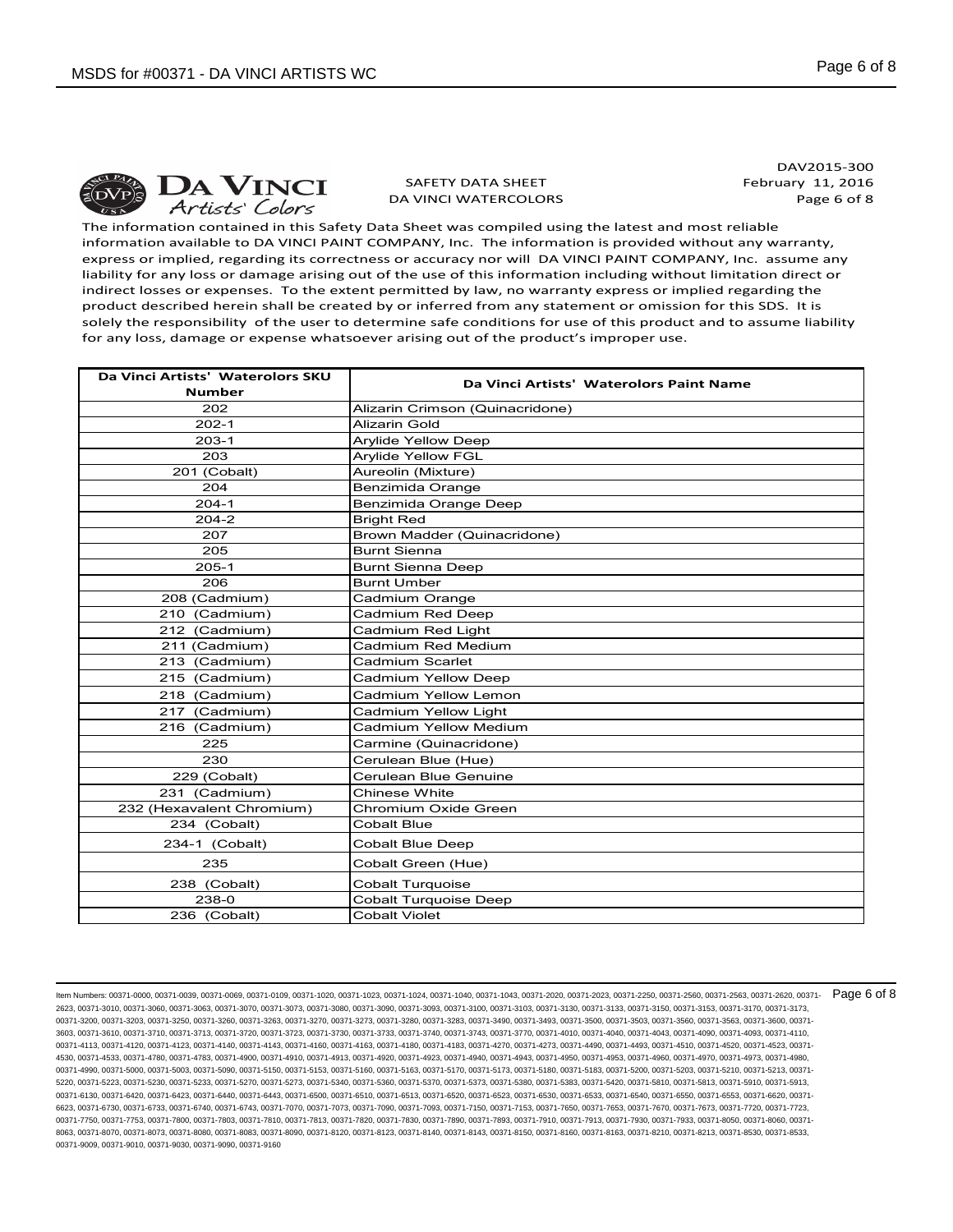| <b>EDA VINCI</b> |
|------------------|
| Artists' Colors  |

SAFETY DATA SHEET DA VINCI WATERCOLORS

DAV2015-300 February 11, 2016 Page 7 of 8

| 237 (Cobalt)             | <b>Cobalt Violet Deep</b>        |
|--------------------------|----------------------------------|
| 200-3                    | Da Vinci Orange                  |
| $200 - 4$                | Da Vinci Red                     |
| $200 - 5$                | Da Vinci Violet                  |
| $200 - 6$                | Da Vinci Yellow                  |
| 238-1 (Cobalt)           | Davy's Gray                      |
| 238-2                    | Emerald (Permanent)              |
| 238-3                    | French Ultramarine (Red Shade)   |
| 239                      | Gamboge (Hue)                    |
| 240                      | Gold Ochre                       |
| 241                      | Green Gold                       |
| $242 - 1$                | Hansa Yellow Deep                |
| 242                      | Hansa Yellow Light               |
| $242 - 2$                | Hansa Yellow Medium              |
| 243                      | Hooker's Green Dark              |
| 244                      | Hooker's Green Light             |
| 245                      | Indanthrene Blue                 |
| 246                      | <b>Indian Red</b>                |
| 248                      | Indian Yellow                    |
| 249                      | Indigo                           |
| 250                      | <b>Ivory Black</b>               |
| 251                      | Lamp Black                       |
| 252                      | Lapis Lazuli Genuine             |
| $252 - 1$                | Lavender (Permanent)             |
| $252 - 2$                | Leaf Green                       |
| $252-3$                  | Lilac (Permanent)                |
| 253 (Manganese)          | Manganese Blue (Mixture)         |
| 254 (Manganese)          | Manganese Violet                 |
| 256                      | Mauve                            |
| 257                      | Naphthol Red (Mid-Tone)          |
| 259 (Cadmium)            | <b>Naples Yellow</b>             |
| 260 (Cadmium)            | <b>Naples Yellow Deep</b>        |
| 260-0 (Nickel Compound)  | <b>Nickel Azo Yellow</b>         |
| 269-1 (Nickel Compiound) | Nickel Titanate Yellow           |
| 260-2                    | Olive Green                      |
| 260-3                    | Opus (Vivid Pink)                |
| 261                      | Payne's Gray                     |
| 262                      | Permanent Magenta (Quinacridone) |
| 265                      | <b>Permanent Red</b>             |
| 264                      | Permanent Rose Quinacridone      |
| 265-1                    | Perylene Green                   |
| 266                      | Perylene Maroon                  |
| 267                      | <b>Phthalo Blue</b>              |
| 267-1                    | Phthalo Blue (Red Shade)         |
| 268                      | Phthalo Green                    |

ltem Numbers: 00371-0000, 00371-0039, 00371-0069, 00371-0109, 00371-1020, 00371-1023, 00371-1024, 00371-1040, 00371-2020, 00371-2020, 00371-2023, 00371-2250, 00371-2560, 00371-2563, 00371-25620, 00371-2680, 00371-2680, 003 2623, 00371-3010, 00371-3060, 00371-3063, 00371-3070, 00371-3073, 00371-3080, 00371-3090, 00371-3093, 00371-3100, 00371-3103, 00371-3130, 00371-3133, 00371-3150, 00371-3153, 00371-3170, 00371-3173, 00371-3200, 00371-3203, 00371-3250, 00371-3260, 00371-3263, 00371-3270, 00371-3273, 00371-3280, 00371-3283, 00371-3490, 00371-3493, 00371-3500, 00371-3503, 00371-3560, 00371-3563, 00371-3600, 00371- 3603, 00371-3610, 00371-3710, 00371-3713, 00371-3720, 00371-3723, 00371-3730, 00371-3733, 00371-3740, 00371-3743, 00371-3770, 00371-4010, 00371-4040, 00371-4043, 00371-4090, 00371-4093, 00371-4110, 00371-4113, 00371-4120, 00371-4123, 00371-4140, 00371-4143, 00371-4160, 00371-4163, 00371-4183, 00371-4218, 00371-4270, 00371-4273, 00371-4430, 00371-4493, 00371-4510, 00371-4520, 00371-4523, 00371-4520, 00371-4523, 00371-4 4530, 00371-4533, 00371-4780, 00371-4783, 00371-4900, 00371-4910, 00371-4913, 00371-4920, 00371-4923, 00371-4940, 00371-4943, 00371-4950, 00371-4953, 00371-4960, 00371-4970, 00371-4973, 00371-4980, 00371-4990, 00371-5000, 00371-5003, 00371-5090, 00371-5150, 00371-5153, 00371-5163, 00371-5170, 00371-5173, 00371-5183, 00371-5183, 00371-5200, 00371-5203, 00371-5213, 00371-5213, 00371-5120, 00371-5210, 00371-5213, 00371-5 5220, 00371-5223, 00371-5230, 00371-5233, 00371-5270, 00371-5273, 00371-5340, 00371-5360, 00371-5370, 00371-5373, 00371-5380, 00371-5383, 00371-5420, 00371-5810, 00371-5813, 00371-5910, 00371-5913, 00371-6130, 00371-6420, 00371-6423, 00371-6440, 00371-6443, 00371-6500, 00371-6510, 00371-6520, 00371-6520, 00371-6530, 00371-6533, 00371-6540, 00371-6540, 00371-6550, 00371-6520, 00371-6520, 00371-6520, 00371-6520, 00371-6 6623, 00371-6730, 00371-6733, 00371-6740, 00371-6743, 00371-7070, 00371-7073, 00371-7090, 00371-7093, 00371-7150, 00371-7153, 00371-7650, 00371-7653, 00371-670, 00371-7673, 00371-7720, 00371-763, 00371-7873, 00371-7720, 003 00371-7750, 00371-7753, 00371-7800, 00371-7803, 00371-7810, 00371-7813, 00371-7820, 00371-7830, 00371-7890, 00371-7893, 00371-7910, 00371-7913, 00371-7930, 00371-7933, 00371-8050, 00371-8060, 00371- 8063, 00371-8070, 00371-8073, 00371-8080, 00371-8083, 00371-8090, 00371-8120, 00371-8123, 00371-8140, 00371-8143, 00371-8150, 00371-8160, 00371-8163, 00371-8210, 00371-8213, 00371-8530, 00371-8533, 00371-9009, 00371-9010, 00371-9030, 00371-9090, 00371-9160